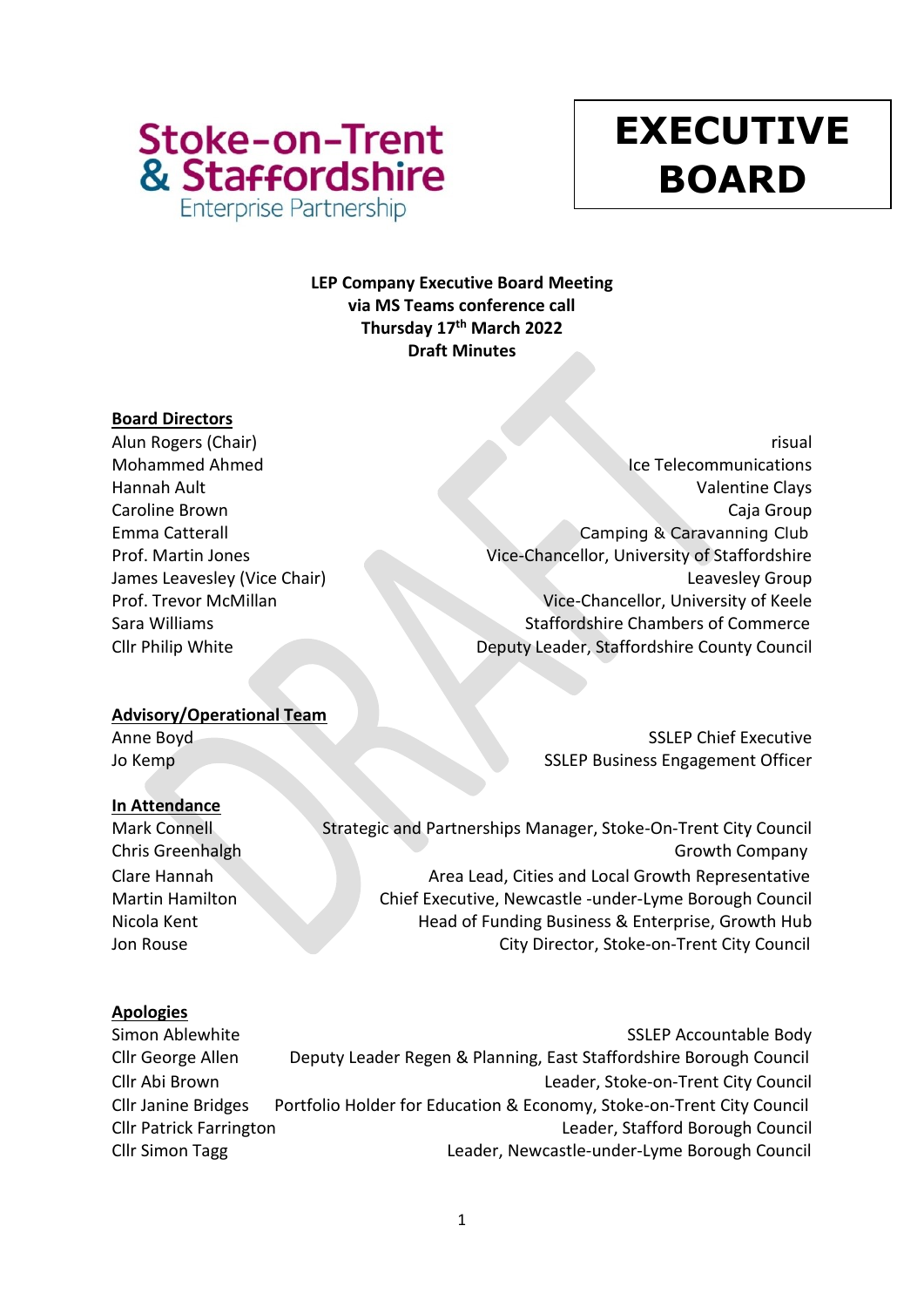#### **1. Introductions**

The Chair welcomed everyone to the meeting,

**JK** confirmed that the meeting was quorate, in SA's absence.

#### **2. Apologies**

These were noted, as above.

#### **3. Declarations of Interest**

None.

#### **4. Notes of the previous meeting and matters arising**

Minutes were agreed as an accurate record. JK duly posted final minutes to LEP website on 21/03/22.

#### **5. Chair's Update and Delegated Decisions**

- LEP Review is now officially over. Given that LEP futures are somewhat defined within the Levelling-Up White Paper, we don't anticipate any formal notification or report on conclusions. We can now plan what our next incarnation will be.
- West Midlands LEPs met some of those southern LEPs within MCAs have some creative ideas for moving forward.
- Midlands Connect are moving towards visionary ideas again.
- Stakeholder engagement continues with District & Boroughs.
- A transcript of notes from a Parliamentary session about LEPs yesterday was sent by AB earlier today.
- Board Planning Day Trevor McMillan kindly offered that Keele University would host (AB's e-mail of 24/02 refers), a date after the elections in May will be arranged.
- April's Board meeting the rescheduled date (28/04) clashes with 'S-o-T Live Business Awards', therefore it was agreed to cancel it in lieu of meeting up F2F @ Keele in May. **N.B.** The May Board meeting remains.

# **Actions**:

**JK** to liaise with TM's Exec Asst. Done - 12/05/22 set & invites issued 22/03/22.

# **6. CEO's update**

- Local LEP reform discussions Conversations about our new framework have begun with our LAs, with discussions around adding strategic value to support them. Evolution of our location is also occurring. A detailed government blueprint may take time, but initial conversations have proved promising.
- The detailed economic SITREP should be issued in early April. This will prove useful to inform towards investment plans around UKSPF & in relation to policy & strategy.
- Midlands Engine contributions were previously £20k p/a from West Midlands LEPs. This has been flagged as a risk in respect of future funding we receive. The level of our contributions might change, but it has been factored into the Core Budget as agreed last month.
- Staffing: we will be reduced to 2 FTE (AB & JK) plus the temporary Exec Support body (KT) by May 2022; Recruitment will begin soon as 12-month fixed term contracts, via our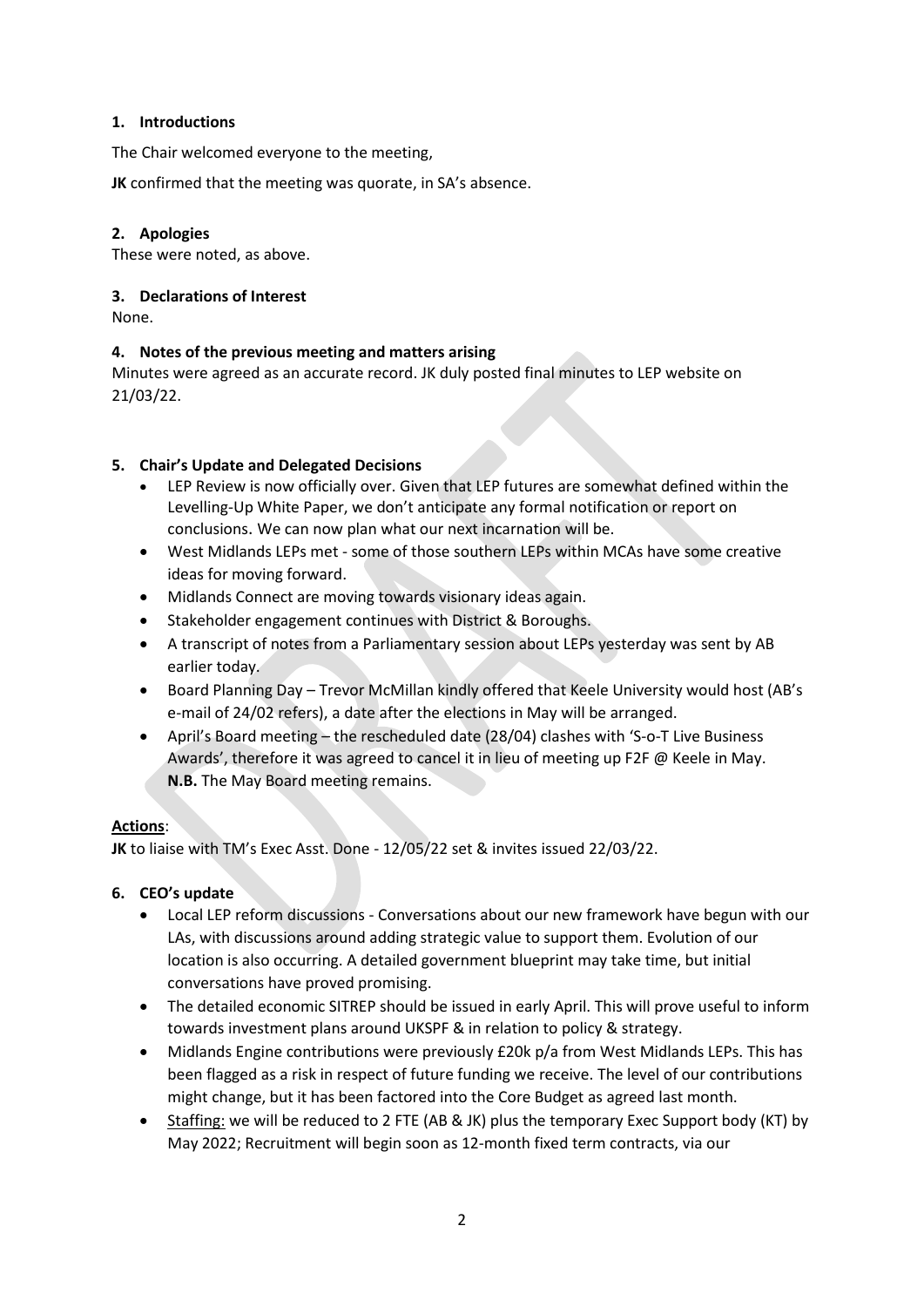Accountable Body, or secondments. These will be for the Campaigns Officer (Mar/Comms) & Programme Manager roles.

There are demands on the team in respect of reports, engagement, support, etc. so please bear with us.

- The team will be vacating Judges' Chambers tomorrow, so will then be hot desking when not working from home. Thanks were expressed to SW/Chambers who have hosted the team in recent months & for the offers from our universities – we hope to see our stakeholders more in forthcoming months.
- Growth Hub
- o Policy & funding
- o Current leadership
- o Head of Growth Hub recruitment (20%ERDF/30%BEIS/50% LEP)
- o Local partner discussions
- o Growth Hub service costs (April-June)
- o Agreed Business Support Helpline £10k

There is still no funding confirmed for GHs. NK has performed a great role over the past years but cannot extend her support beyond May, so we need to move forward without further delay. Slides have been issued detailing funding; NK having produced a paper to show where alignment for funding can sit. SSLEP would be accountable for funding of 50% moving forward & would underwrite BEIS 30% too. Local conversations have begun about the GH's future with Anthony Hodge & SW, to ensure business continuity. We need to be committed to the GH Helpline, so businesses can receive continued support. The request of Board is that up to £100k be allocated to this.

**AR** added that Minster O'Brien confirmed LEP funding yesterday, via a Letter of Comfort.

**TM** offered his support of this motion if we have sufficient funds but declared an interest as being on the Board of Midlands Engine, considering the review that they are undertaking.

# **Decision No objections. Therefore, approval carried to allocate LEP reserve funds for GH. This had also been approved by A&F last week.**

**Cllr PW** departed the meeting.

#### **7. National Growth Hub lead update**

**Chris Greenhalgh** introduced himself as the Head of Strategy & Development at Growth Company Business Manchester. He supports BEIS nationally with the GH network & is responsible for the Peer Networks programme too. They are developing some long-term objectives across Greater Manchester & for GHs nationwide. providing insights & liaising across government.

CG provided a brief evolution of GHs; They initially developed as a response to the post-financial crisis & 2010's new government, to look at significant business support changes.

Abolition of the Business Link network in 2011 & a shift to looking at high growth potential & international trade created the need for a manufacturers' advisory service. However, it was realised that other businesses, which were not necessarily 'high growth' sectors, needed to grow too. Therefore, following discussions were held in the Greater Manchester region & a model was developed for the North-West. Using ERDF money for this model, 5 advisory services were set up in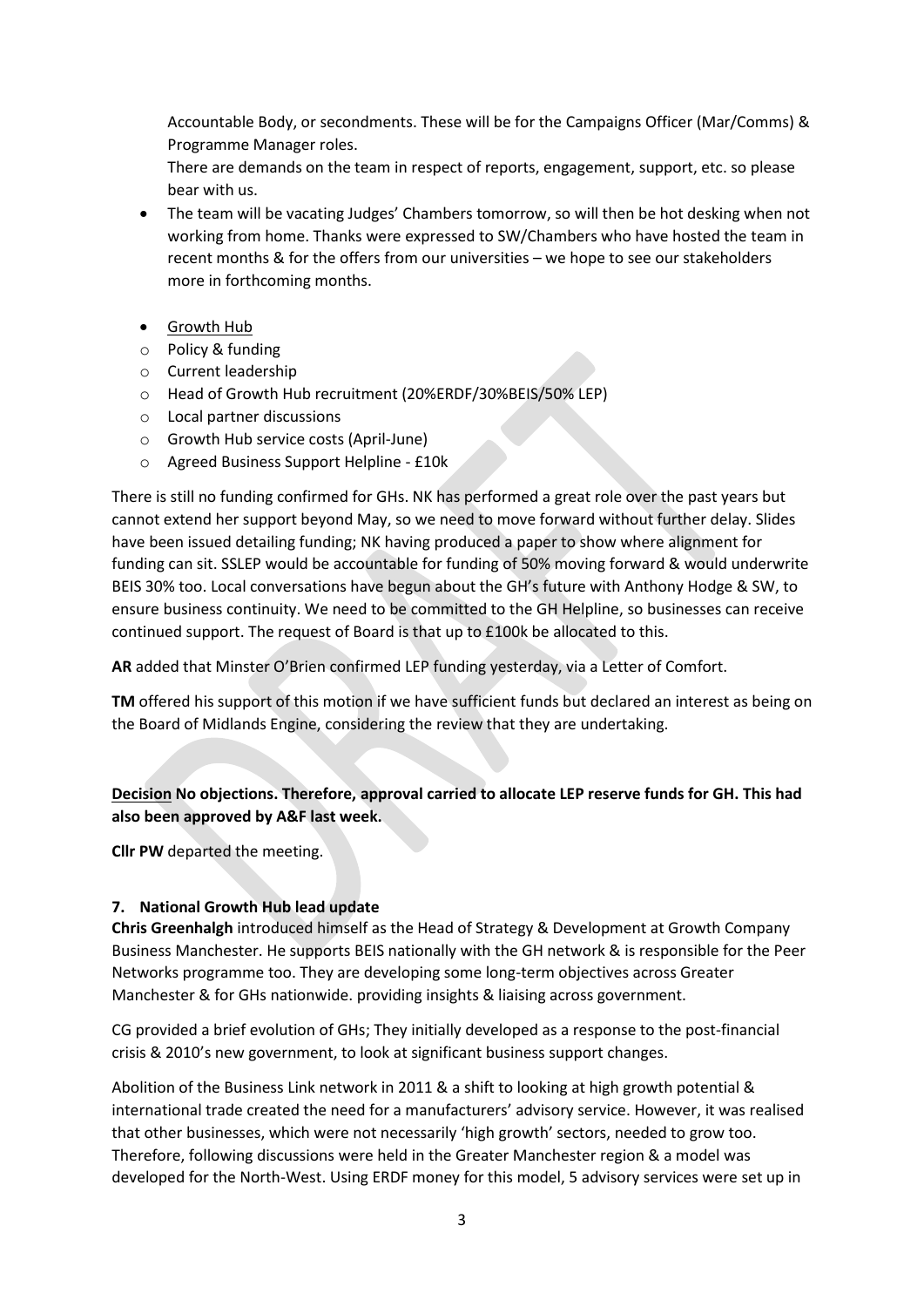the region, sparking interest from BEIS to develop nationwide. Support was given for the GM LEP & Chamber to ensure local priorities, encourage B2B inspiration, achieve growth & build a strong partner network. They invested in a partner network of 100+. BEIS looked at this model & chose to focus on:

- 1. Awareness & coordination from a local to national level,
- 2. Diagnostics for finding support,
- 3. Improving impact & value for money.

BEIS core funding began circa. 2013. How this was used was down local GHs interpretation of the remit, i.e., some in-house delivery was by LEPs; some with bespoke systems outside of LEPs; others outsourced, where LEPs worked with partners to deliver. The past few years have seen a move for GHs to be brought in-house, this shift being based around control & responsiveness.

As GHs have matured core funding has grown, from £12m (nationwide) at the outset, to £22m. However, in recent Covid/Brexit times this has been £50m+. It is not possible to guess at future funding, but they are pushing for clarity on how this will look. 38 GHs exist; there may be a move to group them into GH clusters (10 across England) led by which was the best performing in each region, in BEIS' view.

**AR** enquired who this might be in our patch. **CH** advised most likely Coventry & Warwickshire

**AR** asked about a possible national business support helpline scenario.

**CH** explained that this idea was developed alongside the GH Network, but with some tensions, as GHs wish to run their own capability & attract local businesses without national intervention. There are also issues around data sharing. BEIS are keen to ensure that agreements are in place if a national helpline is created.

**AR** asked if funding could be used for a more specialised service & leave the national helpline to be the main contact point. Should we consider this? What are the risks?

**CH** confirmed that some GHs have gone down that route. From GM experience businesses prefer local contacts & a GH who understand the locale. BEIS have not ruled on this yet.

**AR** suggested that a more personalised service does feel right for businesses.

**CH** mentioned the issue of branding. 38 GHs have developed slightly different models & priorities, so there is not an overarching commonality of brand, i.e., which umbrella they sit under & which network (e.g., BIC has common recognition). Some move towards this common branding, tying in with HM treasury as the funder. 'Help to Grow Management' is a clear brand & therefore easier to fund. Clarity is certainly needed for the core product of the network.

**AR** wondered if it is cheaper to build a national brand & then we can work on our own area's style.

**CH** agreed that capability at place level needs building to meet specific needs & then private/public sector tie in with this.

**AR** asked about how funding is calculated?

**CH** indicated that core funding is likely to be allocated from the £22m based on a region's business base. The uplift funding over last 2 years was a more complicated formula, which he was not privy to - DHLUC helped build the additional funds in these past years. The GM model is trying to develop by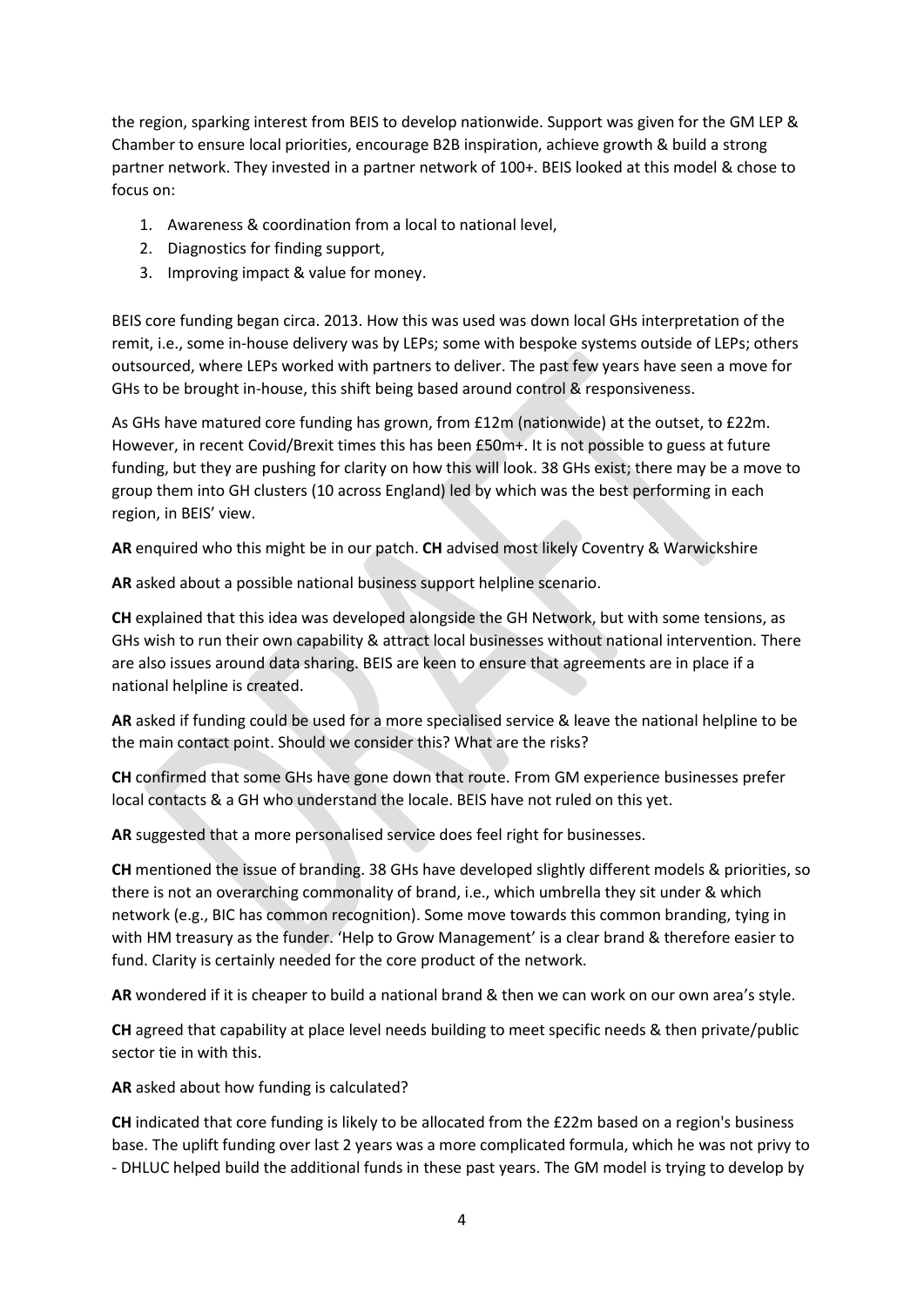building rafts of funding around the core, with integration. This model varies across England. GH is BEIS money but thinking only this way is limiting.

**AR** asked what headline measures for performance might be.

**CH** explained that there is a metrics & evaluation framework. Each GH provide bi-annual or annual reports with common measures directly to BEIS. These are based on BEIS requirements, but not target driven. BEIS allow each GH to take common metrics & declare at the start of year what they expect to deliver within their region.

**AR** asked to clarify that there is therefore a benchmark to monitor our own performance. Our GH partner has supplied some good metrics.

**CH** advised that he is happy to liaise with BEIS, who are geared around data & might supply these if asked about comparisons. These are not necessarily compared between GHs due to how each might interpret metrics used. There are grey areas.

**AR** asked if a Technopolis evaluation report is coming out & if so can the LEP Board consider this to compare.

**CH** responded that the timing of its release is not known, but two BEIS leads advise it is ready & he understands that the findings are positive. The Board should be able to see this.

**AR** asked for some clarification on risks, since we are funding from reserves now. Is there anything else to know?

**CH** added that the challenge is the shift of available funding, e.g., 32/38 LEPs utilise ERDF to the tune of £176m), so the loss of this will have significant impact. Replacement funds are UKSPF, but a detailed framework of how GHs can use this, is not due out until the end of this month. There seems to be a clear steer about business support already, so keep an eye on this. 3 x opportunities are expected to be:-

- 1. Net Zero support for grants to utilise low carbon technology. Practical on the ground support about decision making to adopt clean technology & how businesses can make changes.
- 2. Digital Transformation BEIS has launched their programme, suggesting similar challenges as above/practical support about technology adoption, what to buy & what's appropriate. BEIS are looking at how to build out services.
- 3. Equality, Diversity & Inclusion Intention is to reach to all areas, urban & rural. This will gain priority in the coming years.

**AR** confirmed that our partners are already strong at 1 & 2 (universities) & that the initial SITREP findings detailed that our area had a higher desire than GM for digital transformation. Part of our LIS routed for this. 80% of our area is rural.

**CH** added thanks to LEP for supporting our GH for delivery of the Peer Networks programme, which had the highest customer satisfaction in the West Midlands.

**AR** asked about potential areas for improvement.

**CH** advised simply that he would encourage us to reach out & learn what other areas are doing about Equality, Diversity & Inclusion. Also, when the new metrics framework is out, speak to other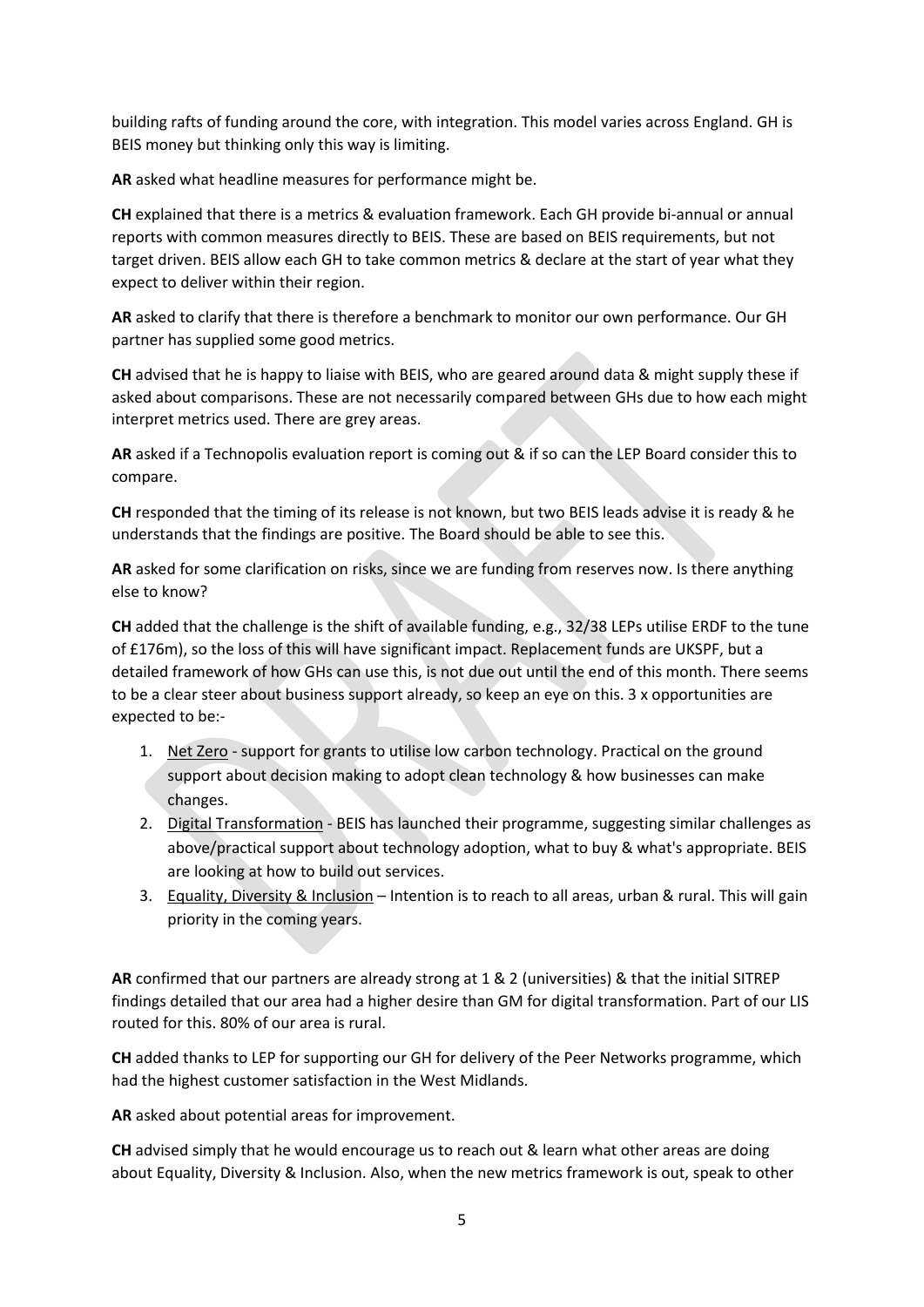areas to check if we can improve on transformation & digital, just to ensure we are geared up correctly to make an impact.

Questions & comments were invited from the Board:

**JL** advised that the conversation had been very interesting but felt that information was urban centric not rural in pushing for growth, yet we are 80% rural here. We need to make farming modernisations.

**CH** – evolution of UKSPF maybe help here. We need to do more regarding the rural role of GHs (e.g., Cumbria). Northern Powerhouse papers have been clear about balance between rural & urban to address both, as clearly there are different focuses in different parts of the network.

**JL** asked for any further information pertaining to this

**CH** will look at what we have in rural areas & pass on details for potential conversations.

**SW** agreed that this has been helpful, but would like to raise several points:

- 1) With respect to use of core funding to bring in more structure, we have done well collectively, but information back from BEIS does not reflect this, i.e., we have levered-in other funding & used ERDF effectively to deliver a better structure. Can we reflect this business support back to BEIS to understand how support on the ground works?
- 2) How have the GC used private sector in all of this, to potentially fill the gaps? Staffordshire doesn't have the same volume of bigger companies to fill his gap, like urban areas. We therefore need to understand how these models might work for a future strategy.
- 3) Our metrics are now more data driven, but we have also been driven by ERDF metrics which are not reflected back to BEIS, so there have been numerous parallel ways of working, making it hard, as BEIS have not necessarily understood this. Covid & Brexit funding over the past 2 years have further complicated the picture. Thanks to NK & staff for making this look seamless, but we hope in doing so we haven't let ourselves down for future funding.

**CH** agreed that national reports highlight this difference. i.e., the belief that BEIS are only interested in what they get for their money, but the Network provides information based on ALL funding brought together. He will take this point back to BEIS to ensure they get this consistent message about bringing together strands of activity.

**SW** added that BEIS need to understand that match funding has also comes from private partners, to ensure BEIS understands the work/funds behind delivery. This wasn't the intention in the original contracts, so did not want commitment by numerous partners get lost in future conversations.

**CH** advised that HM Treasury visited in the past few years & were surprised by the different strands of monies used to fund GHs. They appear to have accepted this in thinking about UKSPF.

**TM** stated that he is looking forward to UKSPF & that the prime group of customers for GHs will be LAs. However, in Staffordshire there are 11 different organisations, so how is the model likely to change to accommodate this?

**CH** responded that they are trying to understand if there will be support or mechanisms to apply UKSPF over broader geographies. i.e., rather than GH applying for funding across various LA areas, can they apply for a shared one for ease, supported by LAs. BEIS will encourage broader geography considerations & support across LA boundaries but translating this into how it will happen hasn't been discussed.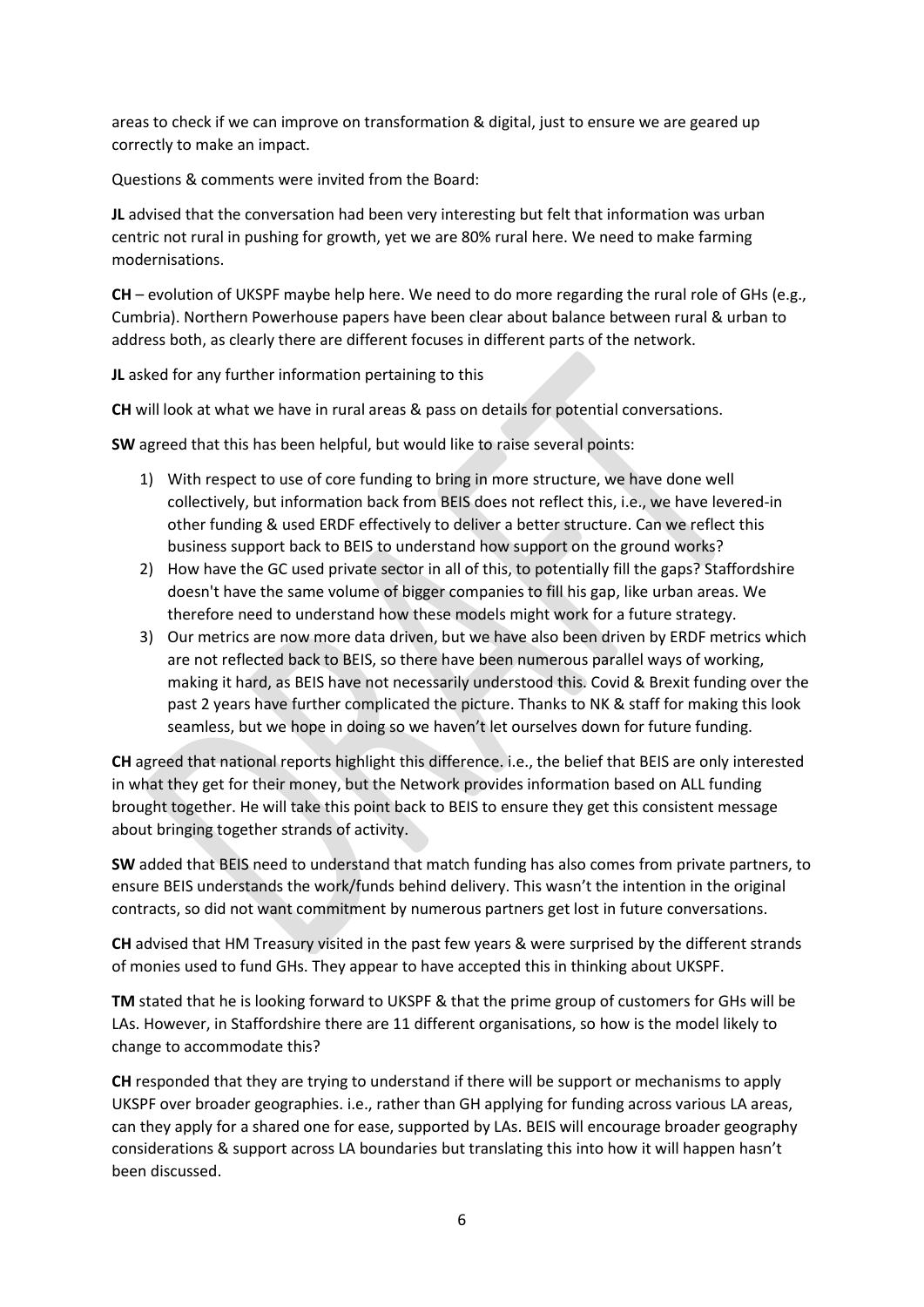**AR** confirmed that therefore the F/T GH manager role is vital to allow this necessary time & dedication to work with LAs.

**MJ** added that Staffordshire University hosted the West Midlands VC's, where Andy Street attended to talk. MJ questioned the issue of whether Innovation Accelerators/White Paper might be considered an urban model, whereas the diversity across rural & territorial boundaries is important for Staffordshire. The model offered is perhaps concentrated micro-urban & the question of how this could be governed across diverse spaces is key across Staffordshire.

# **AR** - thanked CH for attending

**CH** is happy to take messages back to central government & happy for AB to share his details:-

# [chris.greenhalgh@growthco.uk](mailto:chris.greenhalgh@growthco.uk)

# **8. SPMG**

**JL** provided an update.

- GH subject was covered earlier with the decision at Item 6.
- Strategic update Andrew Briggs gave an informative presentation on DHN. This network should prove prominent going forward. The engineering expertise is a positive for the city of Stoke-on-Trent. SPMG had previously visited Keele regrading Net Zero & the link between the 2 means we have a lot of expertise which needs exploiting as a positive.
- GBF 2 projects had costs going up, a bid of £34k for one to help mitigate costs was allowed, so there is now only £17+k left & can be utilised with ease by SA within the budget.

# **9. A&F Committee**

**MA** provided an update.

- Cllr Simon Tagg joined us for the first time as a new Committee member, which was great.
- The head of GH post issue has already been discussed.
- A Code of Conduct form for staff has been agreed, for an audit perspective.
- The future of LEP as a Company is to be considered. SA & MA will expand on this together. We may incur less VAT due to the way certain transactions are charged to the LEP from partners. There is the possibility of saving up to £100k from funding without VAT.
- Risk register the geographical/political aspect is still an issue
- Project costs are rising due to inflation, war & energy prices
- GPF London House, we are pushing back hard to recover money. Chances have been given, so options for money recovery have now begun.

**JL** - another risk for the region is the supply chain issues around agricultural produce, due to Ukraine being a food bason. Grain & fertiliser nitrate prices are rising. Food cycles vary, e.g., wheat is a 14– 16-month cycle, but 28 if there is too much rain. This creates issues for our breweries, plus food manufacturers who rely on arable inputs. He raised this at the Covid Committee meeting already but has done more research since. It could have a massive effect on our food industry & we need to establish some mitigation. Grain prices tripled recently & although they dropped again bread prices will rise. Supermarket supplies will be an issue again.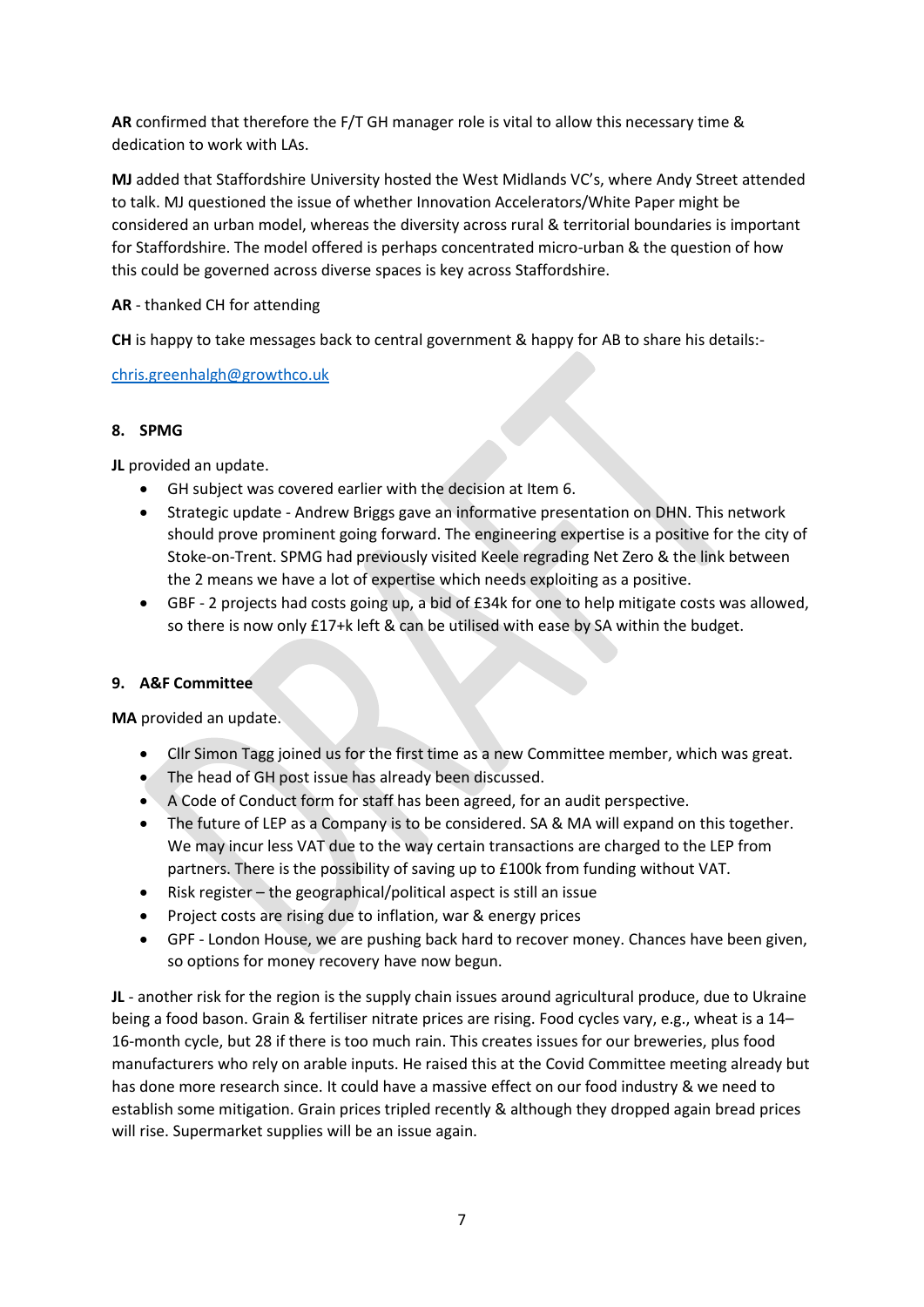**SW** - supports JL's comments, adding that there are hardship issues in Stoke & Staffordshire. Stokeon-Trent CC has a Hardship commission.

In addition, thanks were expressed to the Board for the reserves to help with GH but asked about an actual reserves policy, should these issues become problematic.

**AB** confirmed that there was one designed last Autumn that went to A&F and Board. She will recirculate.

#### **Action:**

**AB** to recirculate the reserves policy.

#### **10. Forward Plan**

**AB** has invited Jonathan Werran, MD of Localis to provide a perspective about the Levelling-Up White Paper, at the May meeting. They have info on City Deals, County Deals. Our planned F2F meeting/strategy session in early May will be key to reflect on local & national issues.

**TM** reminded all about his suggestion last month for Integrated Care Systems to the forward plan. This will come into being circa 01/07/2022, with Health & Social Care Act, so can be brought to Board after the summer break (September).

#### **Action:**

**JK** added a reminder to her & AB's Outlook calendars for early July, to add to July's Forward Plan.

**SW** suggested the following 3 topics for disussion:

- 1. As the DiT contract has been taken back in house, there is a lack of clarity about international trade support.
- 2. Issues around planning, the release of greenbelt, plans across the county, plus land availability for inward investment purposes (as hopefully highlighted this week by our colleagues at MIPIM).
- 3. Understanding what local transport & energy strategies are to be. Chambers will be asking Midlands Connect to pull together our transport asks for Staffordshire, so hopefully this can be done with the LEP, to consider the gaps together. An energy strategy needs to be developed, building on what CH said about the low carbon support we already have - to put an over overarching plan in place.

**AB** agreed with all these. There is a LEP energy strategy which was begun before her tenure & can be refreshed. She confirmed that DiT is already on the forward plan. Midlands Connect Strategic Transport Plan is due for release on 04/04. It will be good to amplify our voice by standing shoulder to shoulder with Chambers.

**AR** added that a draft report from Midlands Connect can be shared if urgent.

**TM** agreed with SW's transport comments. These ideas are central to the A50/500 corridor. When Board has worked its way round to this by Autumn there should be more information.